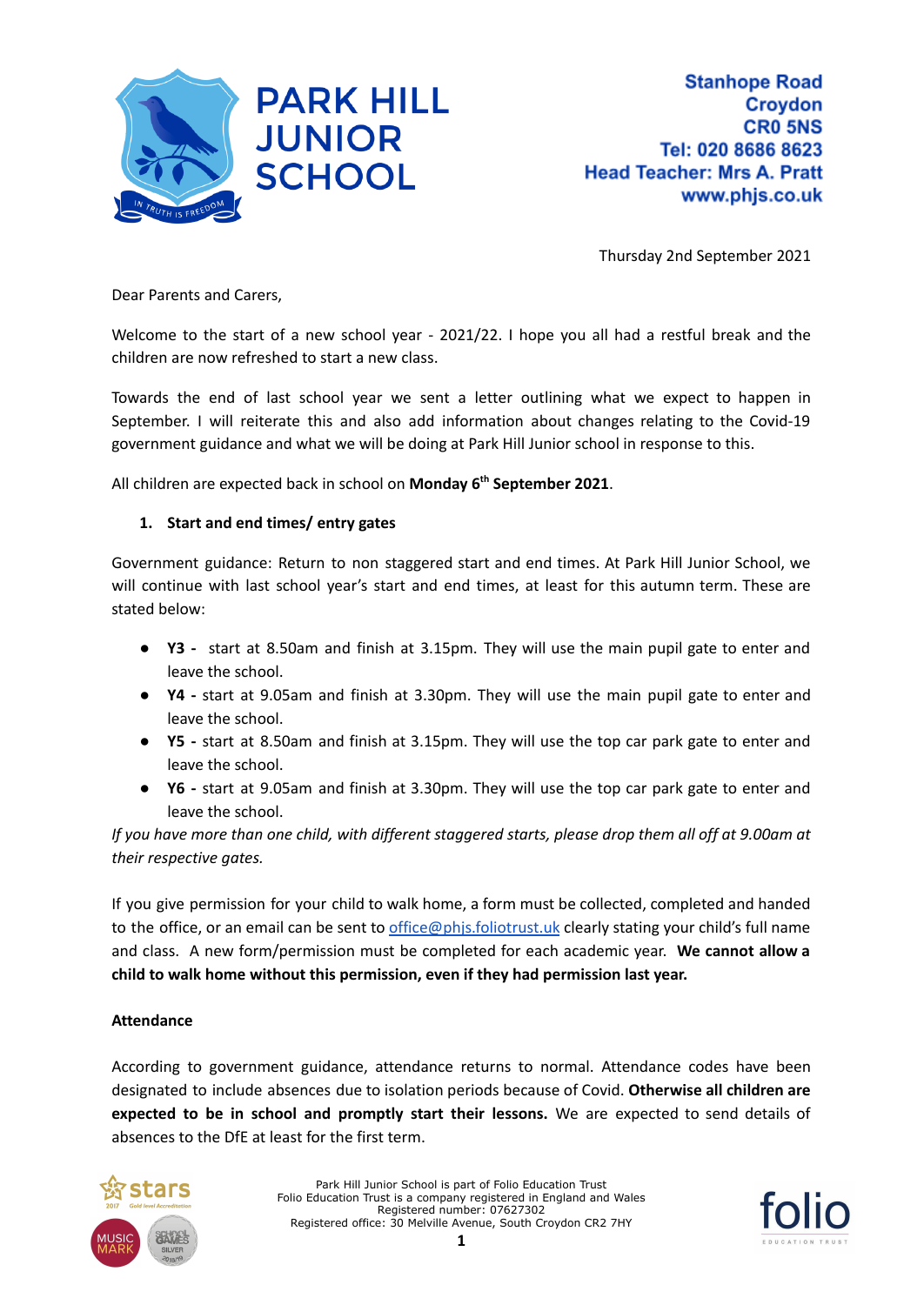If your child is absent, please inform the school office **by 9:00am**, **every day of the absence**, by email [\(office@phjs.foliotrust.uk\)](mailto:office@phjs.foliotrust.uk) or phone (0208 6868623), otherwise your child will be marked unauthorised. **Staff will conduct daily home visits of all absent pupils** whose parents have not contacted the school. All unauthorised absences will be followed up by the Education welfare Officer in charge of attendance.

# **2. Bubbles and mixing and Covid-19**

The guidance for September says we no longer need to keep children in consistent groups ('bubbles'). At Park Hill Junior School, children will stay in their year groups at least for the first term and planning for the school day will lean towards maintaining some distance between year groups. Pupils will be made aware of the measures that are in place, e.g. infection control and behaviour expectations to reduce transmission of the virus.

Whole year groups will not need to be isolated and track and trace will no longer be done by the school but the government's test and trace system. The guidance says: 'Close contacts will now be identified via NHS Test and Trace and education settings will no longer be

*expected to undertake contact tracing.'*

### **Isolation:**

'From 16 August 2021, pupils under the age of 18 are no longer required to self-isolate if they are identified as a close contact of a positive case. Instead, pupils will be advised by NHS Test and Trace to *take a PCR test and will only need to isolate if they produce a positive test.'*

If anyone in the school develops coronavirus symptoms while at school, they are sat in isolation in the medical room and sent home to begin isolation  $-$  the isolation period includes the day the symptoms started and the next 10 full days and advised to arrange a PCR test as soon as possible. **\*\*Please ensure you have three contacts identified for your child to be picked up promptly and in emergency situations.**

#### **Face Coverings:**

The guidance says face coverings are no longer mandatory, however, we have made this discretionary for adults and children travelling on public transport will still need to wear face coverings but not necessarily in/around the school.

#### **Covid-19 Outbreaks:**

In the event of a school or local outbreak, the school adheres to advice from the director of health and the school's **Coronavirus (COVID-19): Contingency Plan** – also known as an outbreak management plan will be implemented if restrictions need to be implemented due to coronavirus. This may include bringing back face coverings temporarily in communal areas and classrooms for staff, pupils and visitors.

#### *For the full Covid-19 Risk Assessment, [please](https://resources.finalsite.net/images/v1630590480/folioeducationcouk/fx6vqcchzzxxmxmq5mka/Coronavirus_COVID-19_RiskAssessmentforSchools_20210722docx.pdf) click on this here.*

### **3. Assemblies and lunch times**

The guidance says: assemblies can resume, and alternative arrangements to avoid mixing at lunch will not be necessary.



Park Hill Junior School is part of Folio Education Trust Folio Education Trust is a company registered in England and Wales Registered number: 07627302 Registered office: 30 Melville Avenue, South Croydon CR2 7HY

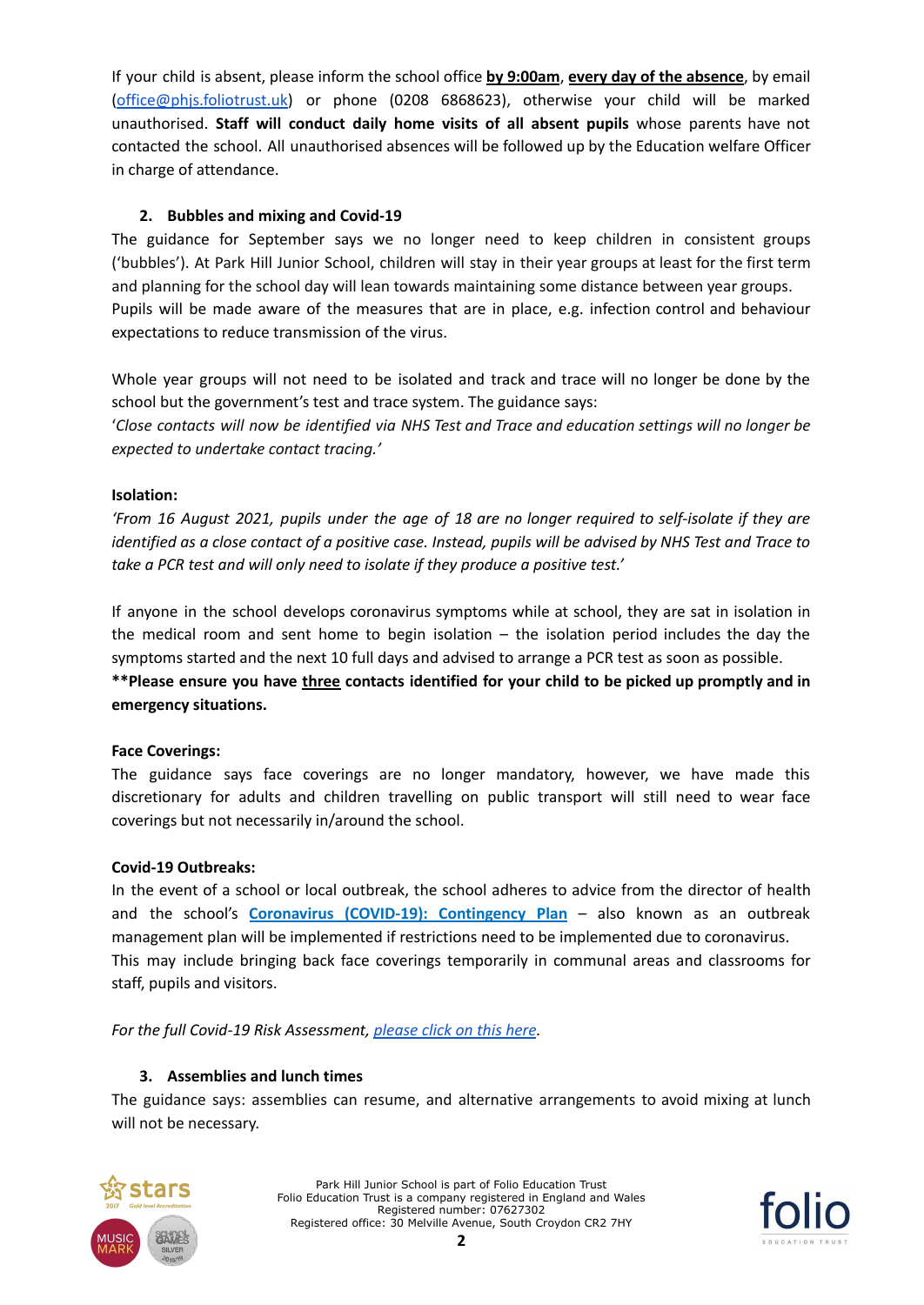We will resume assemblies starting with Year group assemblies for at least the first half term. Whole school assemblies will continue to be virtual. This will be reviewed in the October half term.

Regarding lunchtimes, we will continue with year group sittings as it worked well and also review at half term.

The school dinner menu for the autumn term can be found [here.](https://www.phjs.co.uk/parent-info/school-meals) However, we have been informed that chicken products are in scarcity and meals containing chicken will have to be replaced at least for the first half term. This is a national problem so we will update as we get more information.

Meals must be paid for, in advance, via ParentPay. Debts on your ParentPay account **will not be allowed** and you will be asked to provide your child with a packed lunch until the debt is cleared.

### **4. Uniform**

All children should return to school in their **full school uniform**. Details can be found on our school website: [www.phjs.co.uk/parent-info/uniform](http://www.phjs.co.uk/parent-info/uniform)

Please note that **boots, leggings and trainers should not** be worn to school. **Trainers** can be worn on PE days.

# **PE bags & Kit**

There will be **no PE bags** in school because children will come into school in their PE kit on the days they have PE or have a sports club before or after school. Most PE lessons will be outdoors (as advised) so school joggers will be sensible. This has worked very well for the children and has reduced lost items. Children will be informed of these days from Monday 6th September. Please ensure your child has the **correct PE kit** – details of this can also be found on our website.

Swimming will commence for Years 4 and 6 on the week beginning 13th September. Not all classes in these year groups will be swimming at the same time. Class teachers will inform your child if they are swimming this term.

### **5. Children's resources for learning & classroom arrangements**

Please continue to supply your child with **a plain, see-through pencil case containing only:**

- 2 HB pencils
- 1 whiteboard pen
- 1 handwriting pen
- A closed pencil sharpener
- An eraser
- A ruler (30cm if possible)
- A set of colouring pencils
- 1 Pritt Stick style glue
- 1 green editing pen
- Please ensure all of these items are labelled with your child's name (including each pencil). We politely ask you to stick with a clear plastic pencil case as any others will be returned to you because they detract children from learning effectively.
- Children will bring in a small named bag but with no accessories (e.g. key rings) attached.